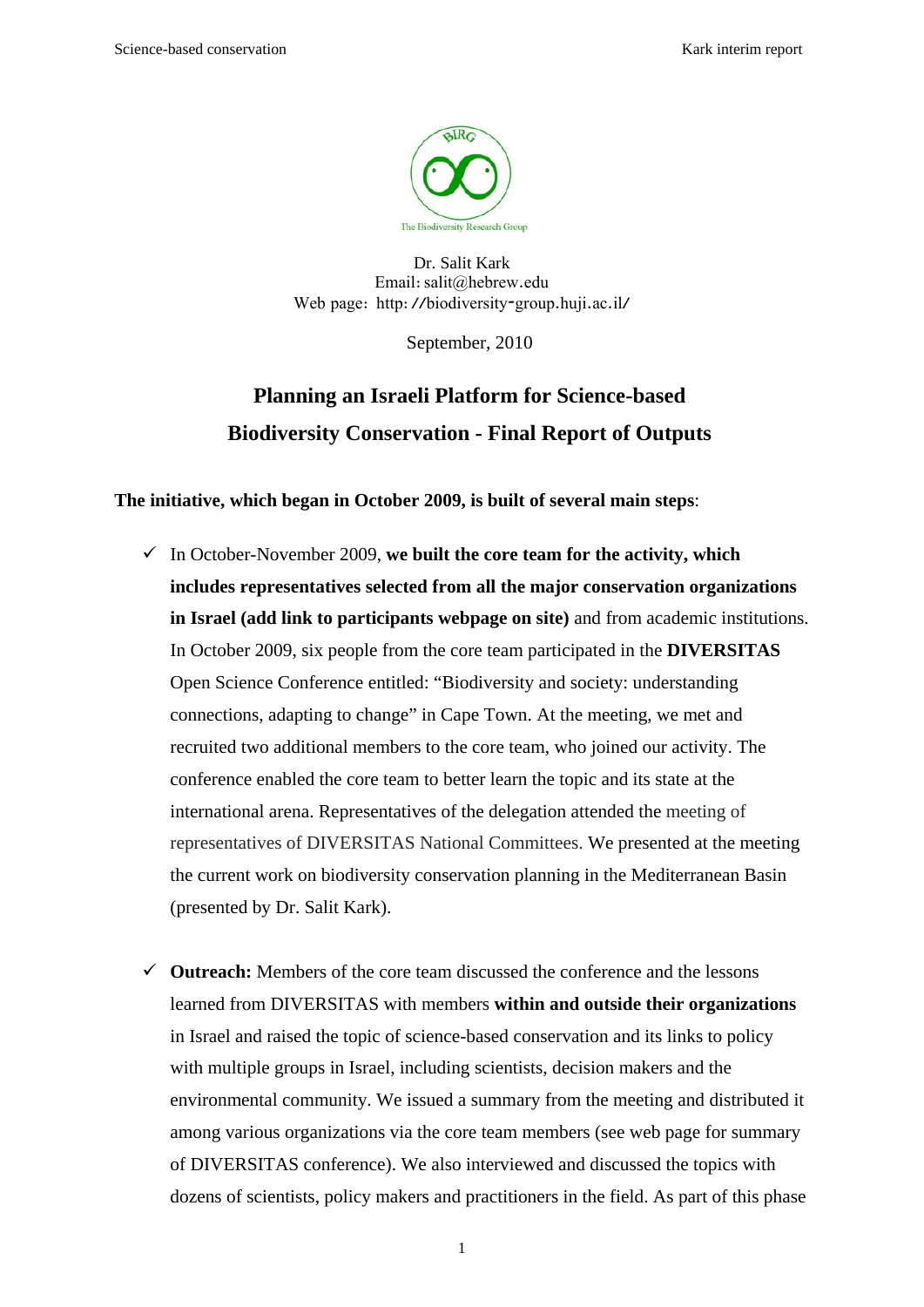and the learning phase, we held **many personal meetings with major actors in Israel.**

- $\checkmark$  Core team meetings were held in December 2009, January 2010, February 2010 and April 2010, and an additional meeting will take place in October 2010. We issued summaries of all meetings of the core team. We also distributed questionnaires among the core team members about the science-policy-practice links in their organizations.
- $\checkmark$  An international expert workshop entitled "What is science-based conservation" and how is it done best?" was held between  $7-11^{th}$  March 2010 in Ramat Hanadiv. We invited **nine leading international experts** (from the US, Europe, Australia, South Africa and New Zealand) that currently work in the field, and the full workshop was attended by the core team and a wider group of Israeli scientists, practitioners and policy makers (in total ~30 people were invited to the full workshop). **We also held an open conference day** entitled: Science-based conservation: Achievements, gaps and challenges, which was attended by  $\sim$ 140 people from various organizations and academic institutions in Israel. The workshop included a brochure, detailed program and web page.

**Workshop web page** with names and affiliations of participants and presentations: http://biodiversity-group.huji.ac.il/SalitKark/sciencebasedconservationworkshop.html Videos from keynote talks are available at:

http://www.youtube.com/view\_play\_list?p=F4B7D36E3779A45D

**The videos** have been downloaded by ~1,800 viewers from around the world (Sep 2010) and generated much interest and many positive responses (summary of response emails are available).

**A Detailed workshop summary** has been written based on input from the invited participants and the Israeli core team and will be available on the website by the end of 2010 (see web page) . The core team held a meeting to summarize the workshop in April 2010.

**A summary brochure of the workshop and interim summary of activity** has been produced and was distributed to all attendants at the ISEES conference in June 2010 (to view the brochure online see web page).

2